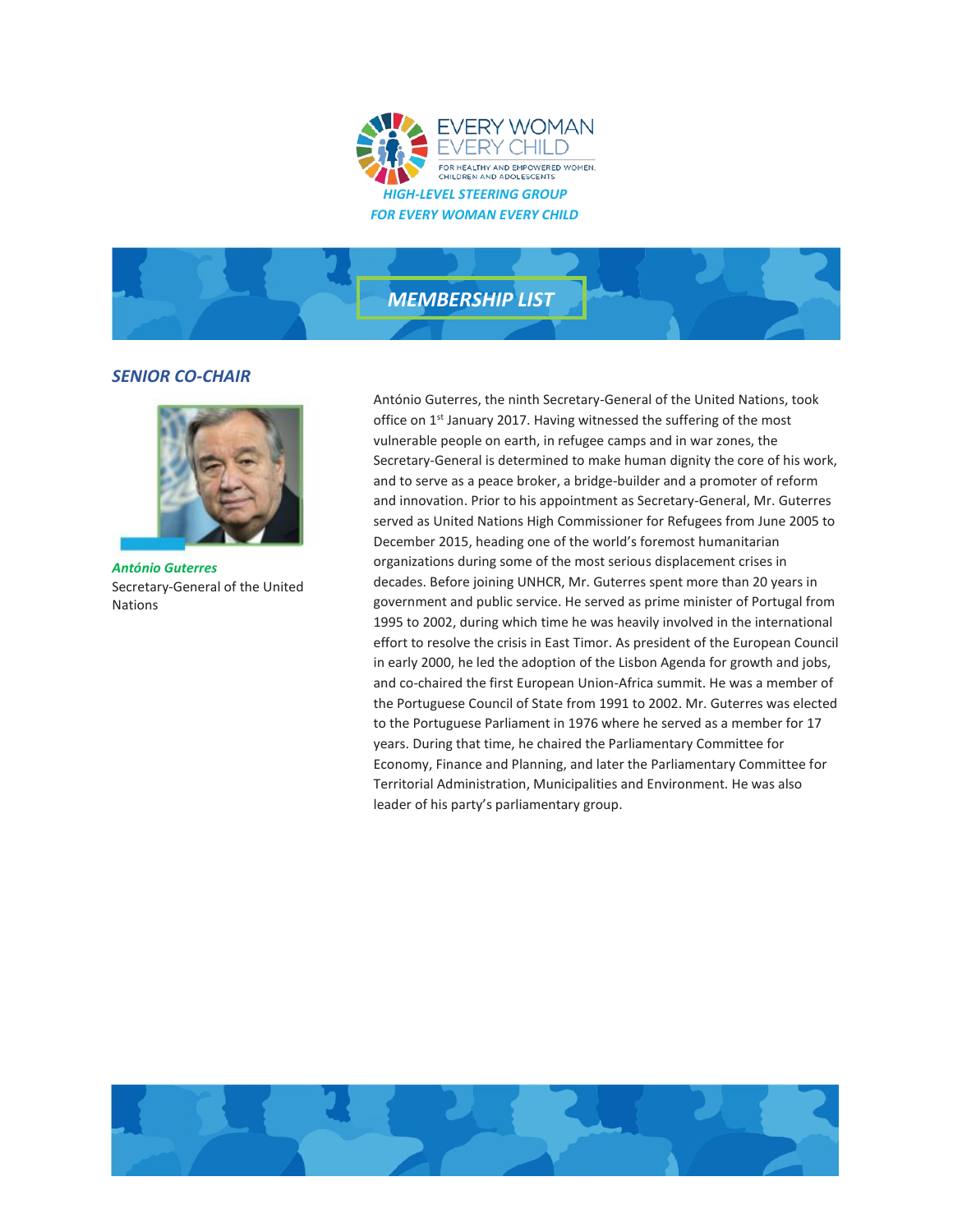

## *CO-CHAIR*



*H.E. Mrs. Kersti Kaljulaid* President of Estonia

H.E. Mrs. Kersti Kaljulaid is an Estonian politician who has served as President of Estonia since 2016. From 2004 to 2016 she was a Member of the European Court of Auditors. From 2004 to 2006 Mrs. Kaljulaid organised the financial audit of the research and development funds of the budget of the European Union and from 2007 to 2010 she was responsible for the audit of the Structural Policies. From 2004 to 2007, she was the auditor of the Galileo project of the European Union. From 2010 to 2016 she coordinated the preparation of the Annual Report and State of Assurance of the European Court of Auditors. From 2005 to 2007, she was a member of the Europol Audit Committee and chaired the committee in 2007. From 2006 to 2008, she was the chair of the Administrative Affairs Committee of the Court of Auditors. From 2010 to 2014, she was responsible for the methodology and preparation of the Annual Report of the Court of Auditors. In 2016, she worked in the field of the agriculture audit. In addition, Mrs. Kaljulaid was a member of the Supervisory Board of the Estonian Genome Center from 2001 to 2004. She was also a member of the Advisory Board of the University of Tartu from 2009 to 2011 and the Council Chair of the University of Tartu from 2012 to 2016. Mrs. Kaljulaid has been a co-author of the social-political radio talk show Keskpäevatund (Midday Hour) in radio station Kuku from 2002 to 2004 and the editor of the Eurominutid (Euro-minutes) radio show from 2007 to 2016 in the same station. From 1999 to 2002, Mrs. Kaljulaid was Prime Minister Mart Laar's Economic Advisor. Her duties included organisation of cooperation of the Office of the Prime Minister with Estonian central bank, the Ministry of Finance and ministries that had larger budgets, as well as coordination of relations with the International Monetary Fund and other financial institutions (European Bank for Reconstruction and Development, Nordic Investment Bank and World Bank). She participated in preparing the pension reform together with the Minister of Finance and the Minister of Social Affairs and advised the Prime Minister in annual budget negotiations held with other ministers. She graduated from the University of Tartu in 1992 in the field of genetics in the Faculty of Natural Sciences and completed master's studies in the Faculty of Economics and Business Administration in 2001. Mrs. Kaljulaid is married and has four children.

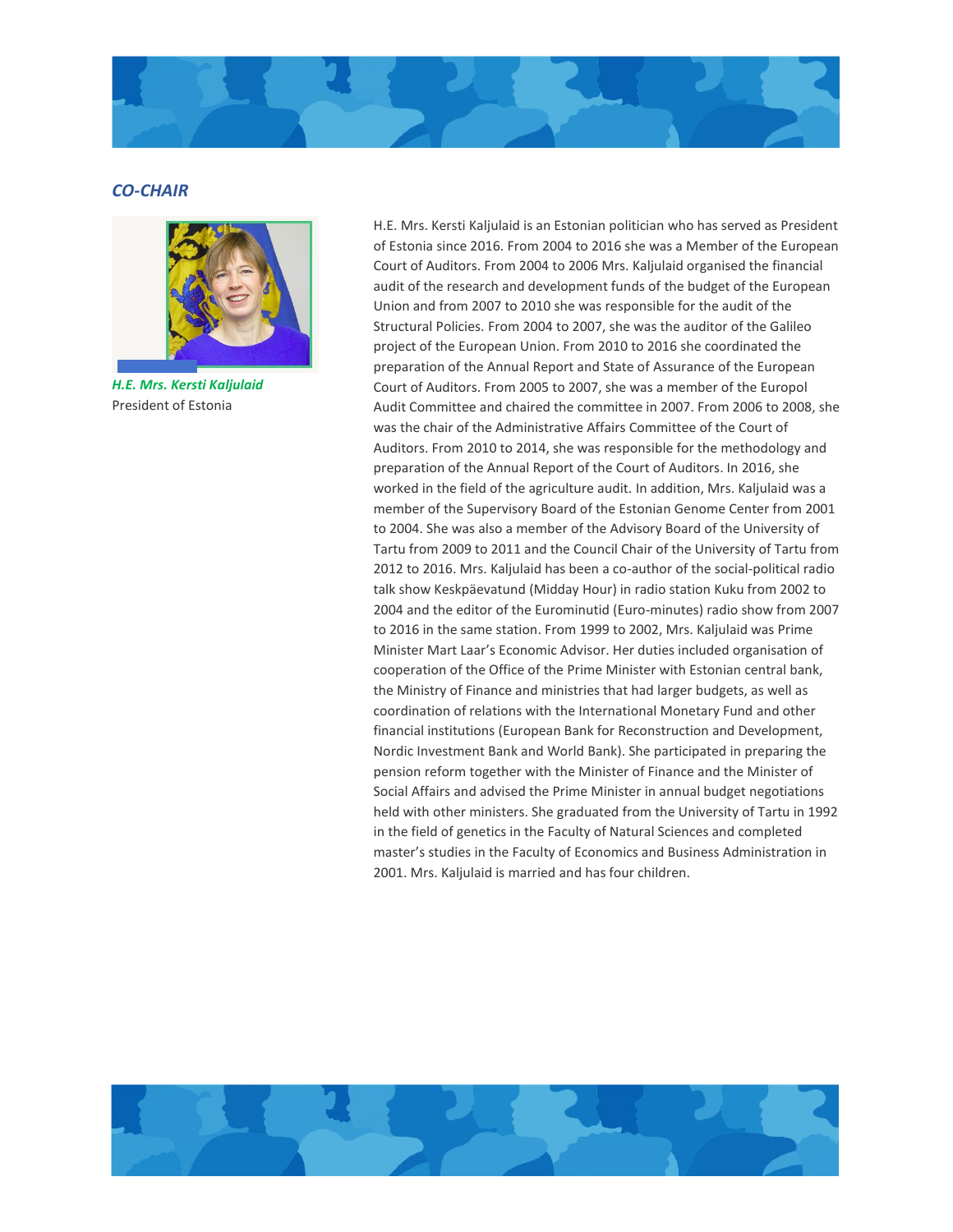

## *ALTERNATE CO-CHAIRS*



*H.E. Mrs. Tarja Halonen*  Former President of the Republic of Finland

*H. E. Mr. Jakaya Mrisho Kikwete*  Former President of the United Republic of Tanzania

H.E. Tarja Halonen is the former President of the Republic of Finland, serving from 2000 to 2012. Prior to her presidency, she served as a Member of Parliament for 21 years, served as Minister for Foreign Affairs, Minister of Justice and Minister at the Ministry of Social Affairs and Health. She also served as Chair of the Parliamentary Grand Committee, Vice-Chair of the Parliamentary Law Committee, Chair of the Parliamentary Social Affairs Committee and was a longstanding member of the Helsinki City Council. President Halonen is known for her political knowledge of trade unions and commitment to human rights, and was also a strong advocate early on in her career for sexual rights and sexuality education. To these ends, she has served in various capacities. She was Co-Chair of the Millennium Summit, the International Labor Organization's World Commission on the Social Dimension of Globalization, Co-Chair of the United Nations High-level Panel on Global Sustainability and Co-Chair of the Panel of Eminent Persons of the United Nations Conference on Trade and Development. She is currently Chair of the Council of Women World Leaders and member of the Board of Trustees of the Oslo Center for Peace and Human Rights, where she also served as member of the board between 2006 and 2009. In 2013, she was designated as Drylands Ambassador of the UN Convention to Combat Desertification. She is also a member of the Global Leaders Council for Reproductive Health. President Halonen holds 17 honorary degrees from various universities, including from her alma mater, the Helsinki University, where she earned a Master of Law.

His Excellency Jakaya Mrisho Kikwete was the Fourth President of the United Republic of Tanzania, in office from 2005 to 2015. Prior to his election as President, he served in different party, military and government positions. He joined the Cabinet in 1988 and held several ministerial portfolios including Minister for Finance, Minister for Water, Energy and Mineral Resources and Minister for Foreign Affairs and International Cooperation. He also was the longest serving Foreign Minister in the history of Tanzania after serving that position for a ten year tenure. President Kikwete was also elected Chairman of the African Union Assembly of Heads of States and Government in 2008, where he took a proactive role in the resolution of conflicts in the Republic of Kenya and the Democratic Republic of the Congo. He also advanced to greater heights the relations between the AU and the UN, EU and International Community at large. President Kikwete is a Graduate in Economics from the University of Dar es Salaam.

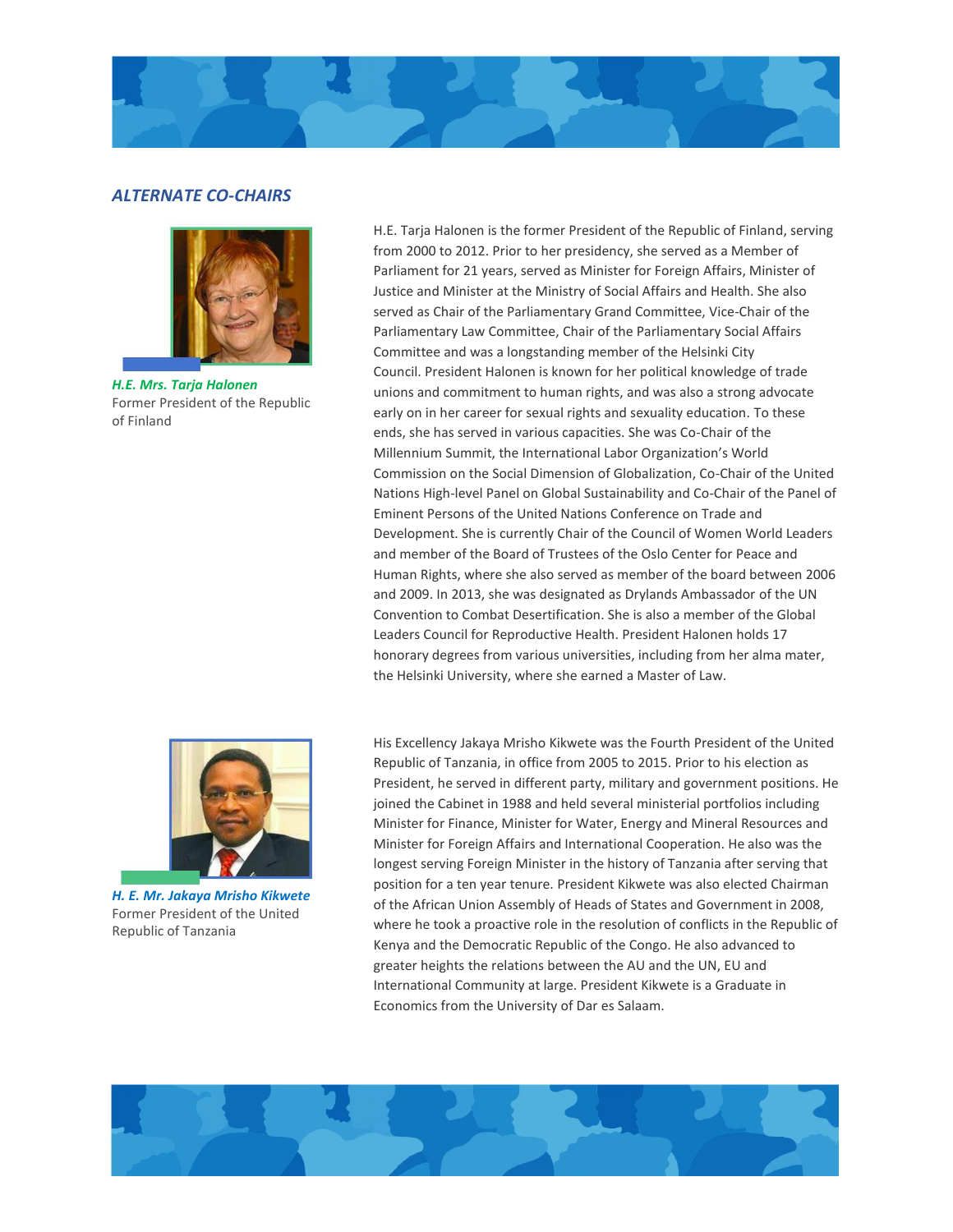

## *MEMBERS*



*H.E. Dr. Awa Marie Coll Seck* Minister of State to the President of the Republic of Senegal

H.E. Dr. Awa Marie Coll Seck has served as Minister of State to the President of the Republic of Senegal since 2017. She previous served as the Minister of Health of the Republic of Senegal from 2012-2017. She earned her medical degree in 1978 and has a long record of service in Public Health and Development. Dr. Coll Seck has previously worked as a specialist in infectious diseases in leading hospitals in Senegal and France and as Professor of Medicine and Infectious Diseases at the University of Dakar and Chief of Service for Infectious Diseases at the University Hospital in Dakar. From 1996 to 2001 she served as Director of the UNAIDS Department of Country and Regional Support. From 2004 to 2011 Dr. Coll Seck was Executive Director of the Roll Back Malaria Partnership and Minister of Health and Prevention of Senegal from 2001 to 2003. Other important positions held by Dr. Coll Seck: Chairperson of Committee B of the World Health Assembly and President of the Assembly of the Ministries of Health of the West African Health Organization. She has been awarded numerous professional and academic honors and is the author of more than 150 scientific publications.



*H.E. Mr. Elhadj As Sy* Secretary-General, International Federation of Red Cross and Red Crescent Societies

H.E. Mr. Elhadj As Sy has served as the Secretary General of the IFRC since 2014 and has a long record of holding leadership roles in the humanitarian sector. He graduated from the Diplomatic Academy in Vienna and holds a Post Graduate diploma in Education from the Ecole normale superieure in Dakar. From 1988 to 1997, he served as Director of Health and Development Programmes with Environment and Development Action in the Third World in Senegal. From 2005 to 2008, Mr. Sy was Director, HIV/AIDS Practice with the United Nations Development Programme in New York. He has also worked with the Global Fund to Fight AIDS, Tuberculosis and Malaria as its Africa Regional Director and later as Director of Operational Partnerships and Country Support in Geneva. Mr. Sy has also held the position of UNAIDS Representative in New York and Director of the New York Liaison Office. Before joining the IFRC, Mr. Sy was UNICEF's Director of Partnerships and Resource Development in New York. He has also served as UNICEF Regional Director for Eastern and Southern Africa and Global Emergency Coordinator for the Horn of Africa.

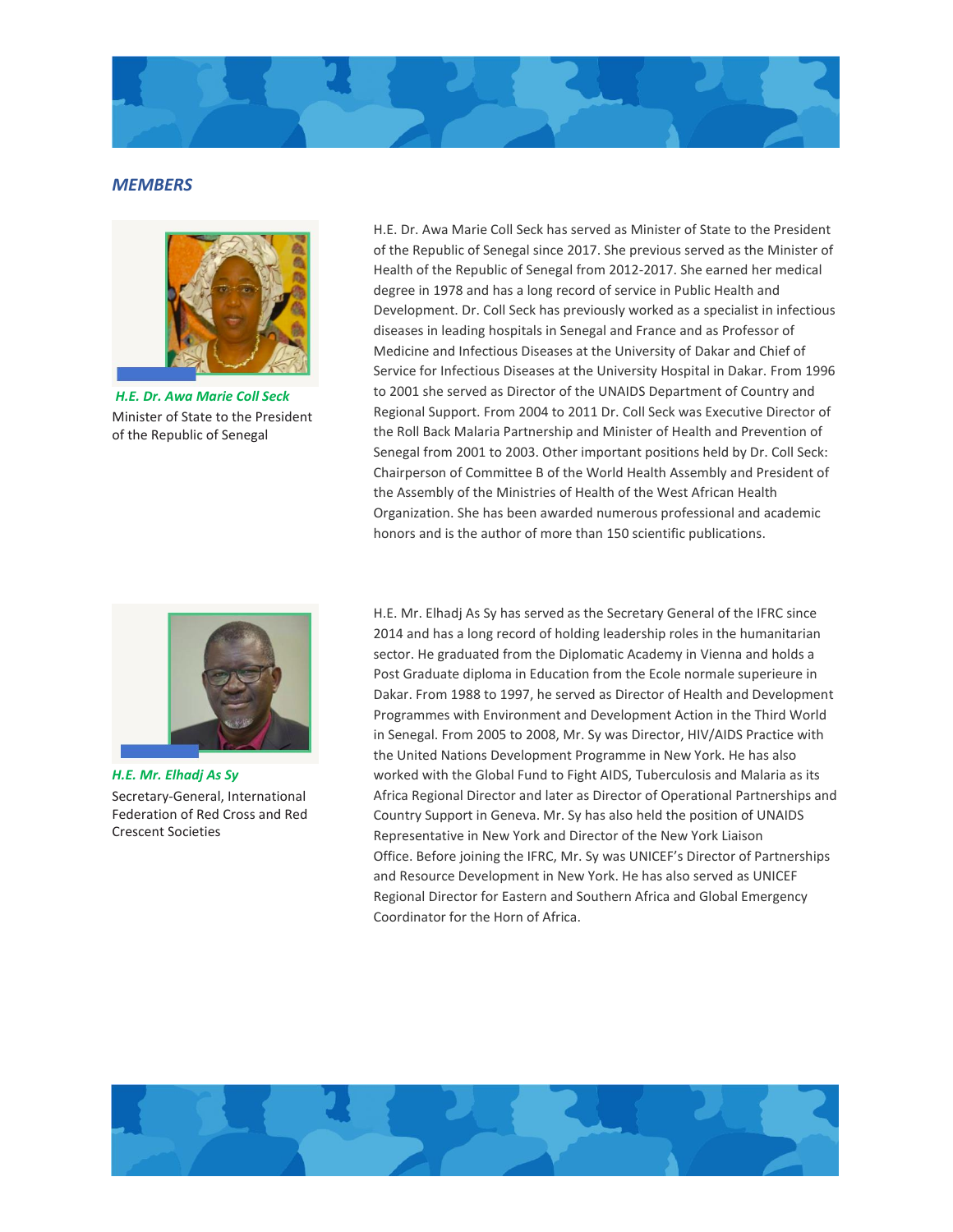



*H.E. Ms. Dame Meg Taylor, DBE* Secretary-General, Pacific Islands Forum



*Ms. Gabriela Cuevas Barron* President of the Inter-Parliamentary Union

H.E. Ms. Dame Meg Taylor currently serves as the Secretary General of the Pacific Islands Forum Secretariat and the Pacific Ocean Commissioner. She holds a LL.B degree from Melbourne University and a LL.M degree from Harvard University. Ms. Dame Taylor has previously practised Law in Papua New Guinea and served as a member of the Law Reform Commission. She then went on to pursue her new role as Papua New Guinea's Ambassador to the United States, Mexico and Canada between 1989 and 1994. In 1999 she was appointed to the post of Vice President and Compliance Advisor Ombudsman (CAO) of the World Bank Group following a selection process led by civil society, industry, and academia. Ms. Dame Meg Taylor is cofounder of Conservation Melanesia and has served on the boards of various international conservation and research organizations, as well as of a number of companies in Papua New Guinea in the natural resources, financial, and agricultural sectors. In 2002, she was made a Dame Commander of the Order of the British Empire.

Gabriela Cuevas Barron is a Mexican politician who has been in politics for the last 20 years and a senator since September 2012. She is the Chairperson of the Foreign Relations Committee, which is responsible for the analysis of Mexico's foreign policy. She currently serves as the 29<sup>th</sup> President of the Inter-Parliamentary Union. Ms. Cuevas Barron was a member of the IPU Committee to Promote Respect for International Humanitarian Law (2014– 2016), which she chaired for the first year, and has also been the internal auditor for the IPU in 2017. Ms. Cuevas Barron first became involved with politics at the age of 15, when she joined the National Action Party (PAN), the main opposition force during Mexico's transition towards democracy. Together with a group of young people, she founded the Fundación Educa México, A.C., which is committed to improving education in Mexico. Ms. Cuevas Barron has worked to promote laws on human rights, gender equity, the fight against corruption, transparency and environmental protection. She is particularly active on the human rights of migrants and the protection of children. She supported reform to the Law of the Mexican Foreign Service so that Mexican migrants who were not registered at birth had the right to obtain birth certificates from the country's consulates. She spearheaded the initiative to harmonize the Mexican Constitution on asylum and recognition of refugee status with international treaties, particularly in human rights and international humanitarian law. She has also worked extensively on promoting respect for the human rights of Central American migrants. At the IPU, she also worked with the Bahrain Parliament as co-rapporteur on the role of parliamentarians in protecting the rights of children. Ms. Cuevas Barron has participated in several international parliamentary forums such as the Euro-Latin American Parliamentary Assembly, where she co-chaired the Committee on Political Affairs, Security, and Human Rights; the Mexico-European Union Joint Parliamentary Committee; and the Pacific Alliance's Parliamentary Monitoring Committee. Ms. Cuevas Barron studied Political Science at the Instituto Tecnológico Autónomo de México (2001).

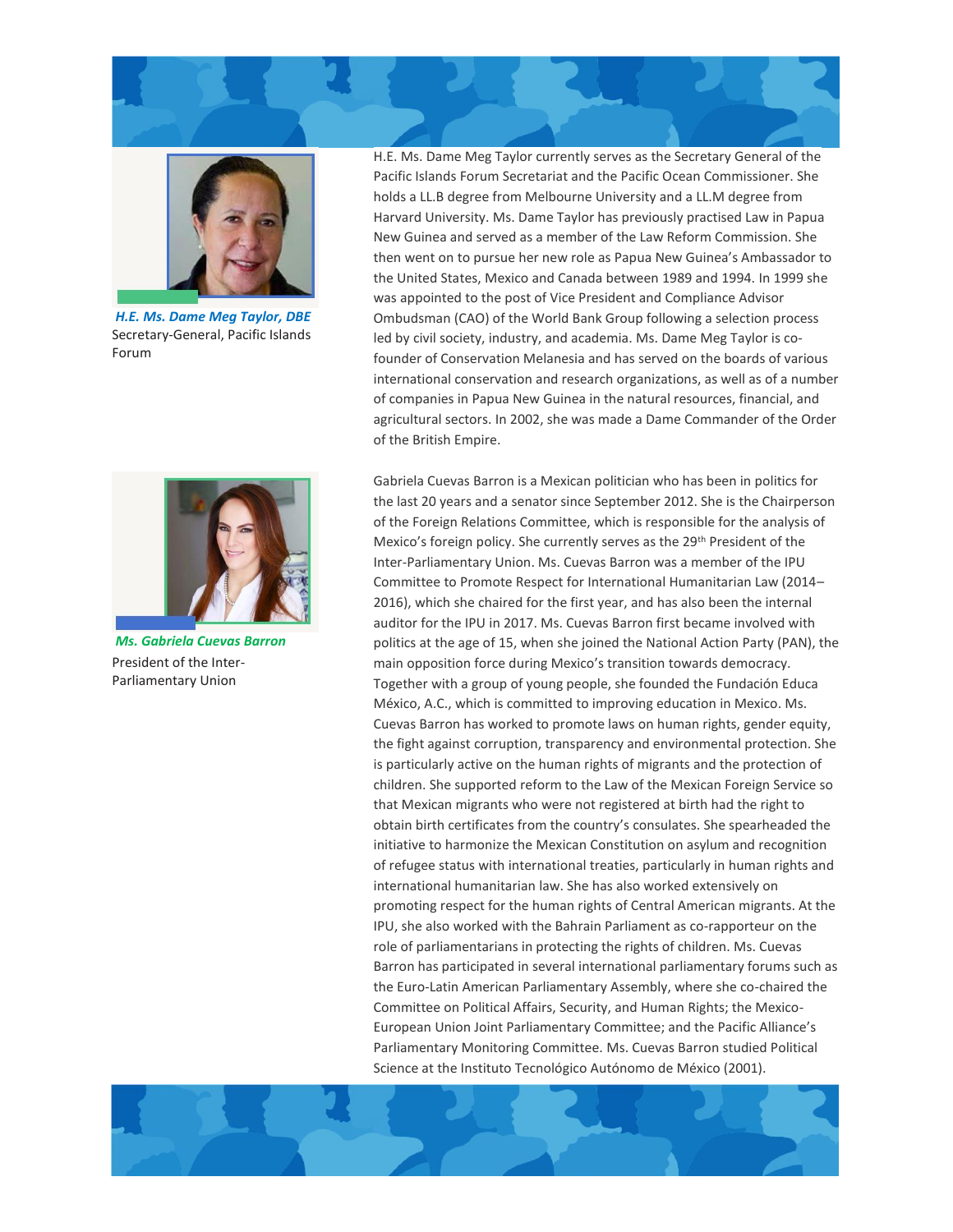



*Dr. Tedros Adhanom Ghebreyesus* Director-General, World Health Organization (WHO)

Dr. Tedros Adhanom Ghebreyesus has served as the WHO Director-General since May 2017.

He is the first WHO Director-General to have been elected from multiple candidates by the World Health Assembly, and is the first person from the WHO African Region to serve as WHO's chief technical and administrative officer. Immediately after taking office on 1 July 2017 Dr. Tedros outlined five key priorities for the Organization: universal health coverage; health emergencies; women's, children's and adolescents' health; health impacts of climate and environmental change; and a transformed WHO. Prior to his election as WHO Director-General, Dr. Tedros served as Ethiopia's Minister of Foreign Affairs from 2012–2016. In this role he led efforts to negotiate the Addis Ababa Action Agenda, in which 193 countries committed to the financing necessary to achieve the Sustainable Development Goals. Dr. Tedros served as Ethiopia's Minister of Health from 2005–2012, where he led a comprehensive reform of the country's health system. All roads lead to universal health coverage for Dr. Tedros, and he has demonstrated what it takes to expand access to health care with limited resources. The transformation he led as Ethiopia's Minister of Health improved access to health care for millions of people. Under his leadership Ethiopia invested in critical health infrastructure, expanded its health workforce, and developed innovative health financing mechanisms.

Beyond Ethiopia, Dr. Tedros' global leadership on malaria, HIV/AIDS, and maternal and child health has been immensely impactful. He was elected as Chair of the Global Fund to Fight AIDS, Tuberculosis, and Malaria Board in 2009, and previously served as Chair of the Roll Back Malaria Partnership Board, and Co-chair of the Partnership for Maternal, Newborn and Child Health Board. He received the Decoration of the Order of Serbian Flag in 2016, and was awarded the Jimmy and Rosalynn Carter Humanitarian Award in recognition of his contributions to the field of public health in 2011.

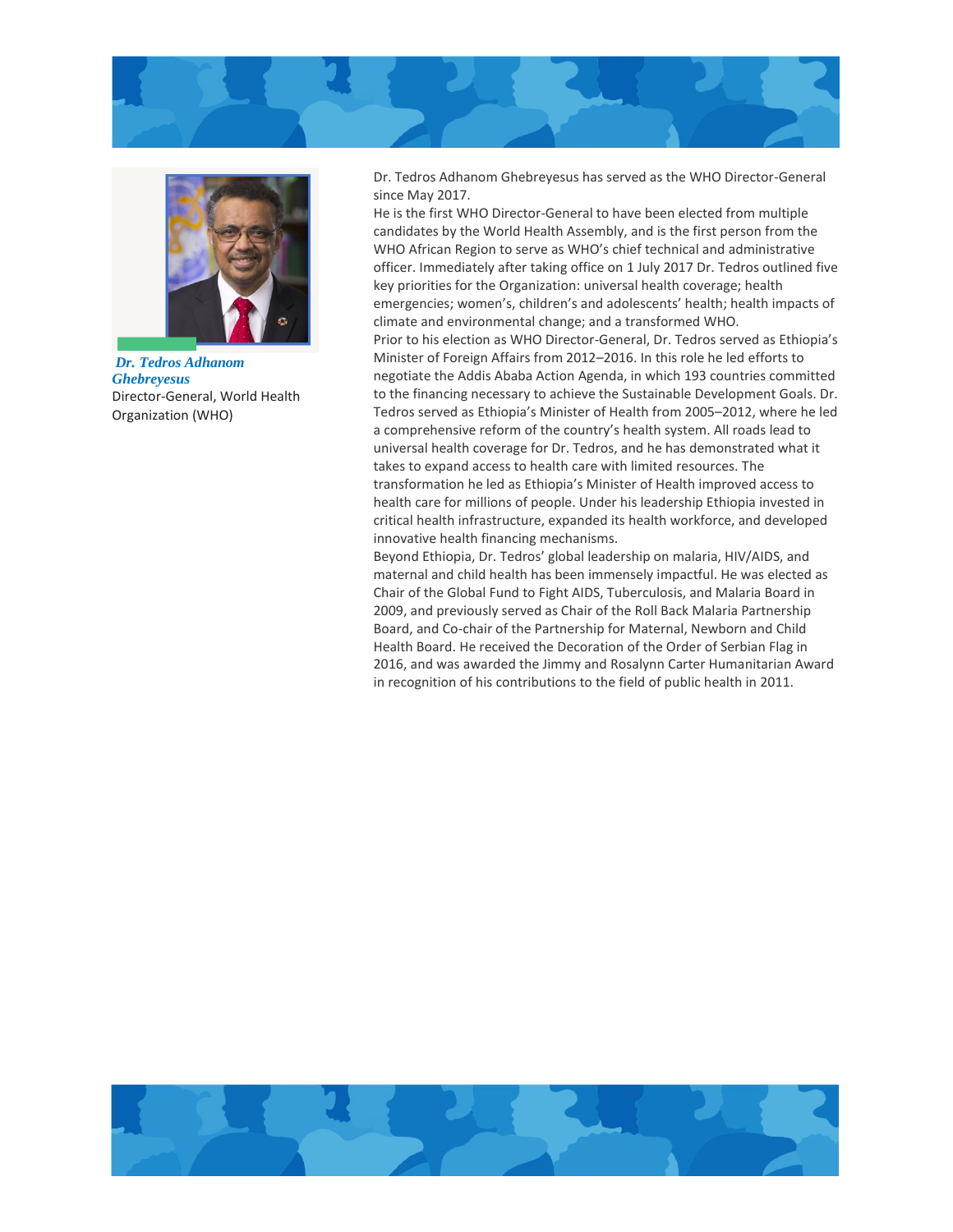



*Dr. Natalia Kanem*

Executive Director, United Nations Population Fund (UNFPA)

On 3 October 2017, United Nations Secretary-General António Guterres appointed Dr. Natalia Kanem as Executive Director of UNFPA, the United Nations Population Fund. Dr. Kanem brings to the position more than 30 years of strategic leadership experience in medicine, public and reproductive health, social justice and philanthropy. She started her career in academia with the Johns Hopkins and Columbia University schools of medicine and public health. While serving as a Ford Foundation Officer from 1992 to 2005, she helped pioneer work in women's reproductive health and sexuality, in particular through her position as the representative for West Africa. She then served at the Foundation headquarters, becoming Deputy Vice-President for its worldwide peace and social justice programmes in Africa, Asia, Eastern Europe, Latin America and North America. From 2014 to 2016, Dr. Kanem served as UNFPA Representative in the United Republic of Tanzania. In July 2016, she was named Deputy Executive Director of UNFPA in charge of programmes.

Dr. Kanem was founding president of ELMA Philanthropies Inc., a private institution focusing primarily on children and youth in Africa. She also has been a senior associate of the Lloyd Best Institute of the West Indies. Dr. Kanem holds a medical degree from Columbia University, New York, and a Master's degree in Public Health, with specializations in epidemiology and preventive medicine, from the University of Washington, Seattle. She is also a magna cum laude graduate of Harvard University, where she studied history and science. Dr. Kanem becomes the fifth Executive Director of UNFPA since the Fund became operational in 1969.



*Ms. Kristalina Georgieva* CEO, World Bank Group

Ms. Kristalina Georgieva is the Chief Executive Officer for the World Bank. In this role, she works to build support and mobilize resources for poor and middle-income countries, and to help create better opportunities for the world's most vulnerable people.

Previously, she played a key part in shaping the agenda of the European Union, first as Commissioner for International Cooperation, Humanitarian Aid and Crisis Response, managing one of the world's largest humanitarian aid budgets, and later as Vice President for Budget and Human Resources, in charge of the European Union's €161 billion (US \$175bn) budget and 33,000 staff around the world.

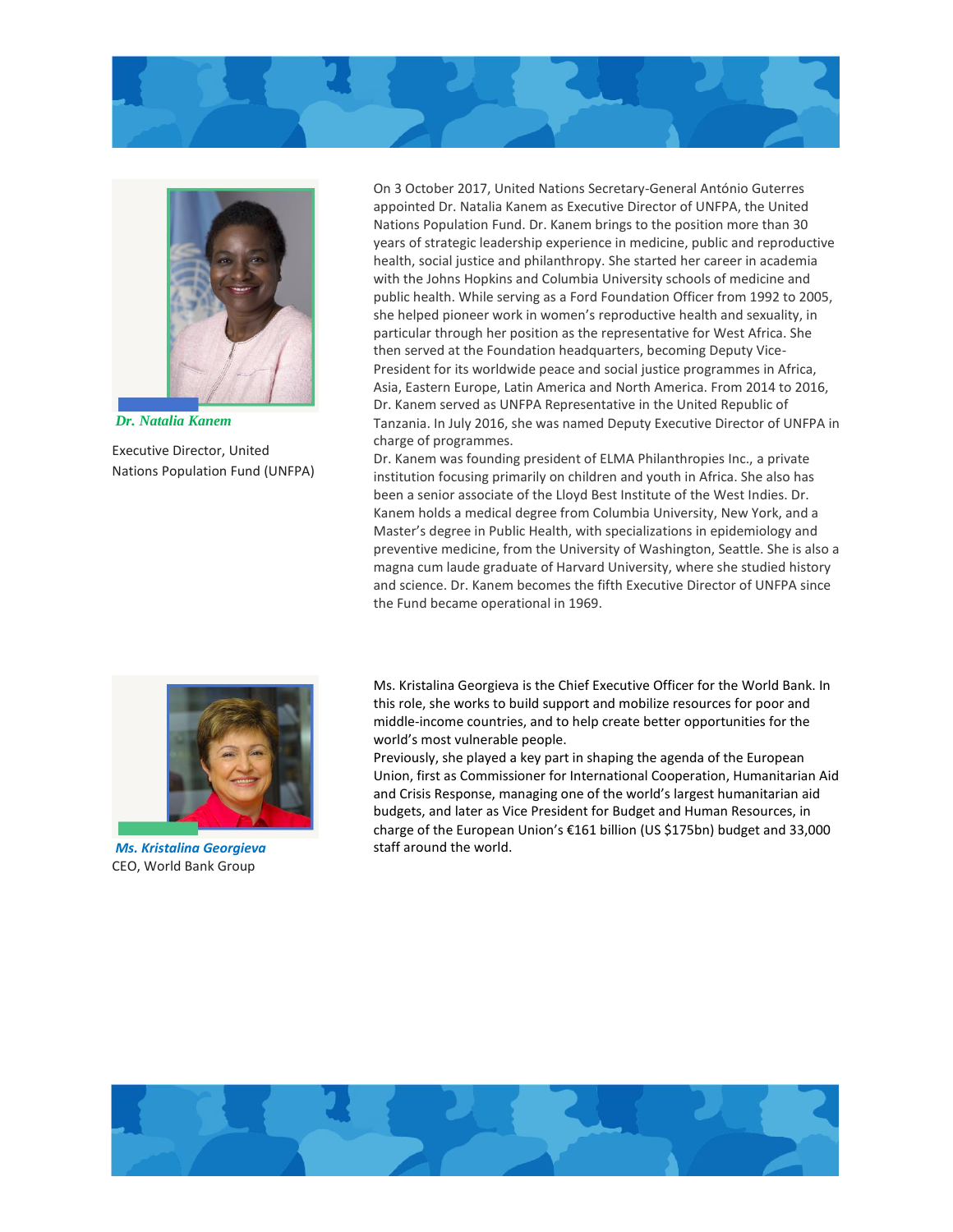



*Mrs. Graça Machel* Founder, Graça Machel Trust

Mrs. Graça Machel is a renowned international advocate for women's and children's rights and has been a social and political activist over many decades. Ms. Machel s a former freedom fighter and was the first Education Minister of Mozambique. Her contributions to the Africa Progress Panel, the United Nations Secretary-General's Millennium Development Goals Advocacy Group and the High Level Panel on Post 2015 Development Agenda have been widely appreciated. She is a member of The Elders, Girls Not Brides, Board Chair of the Partnership for Maternal, Newborn & Child Health, African Ambassador for A Promised Renewed, President of SOAS, University of London, Chancellor of the University of Cape Town, Board Chair of the African Centre for the Constructive Resolution of Disputes, President of the Foundation for Community Development, founder of the Zizile Institute for Child Development. As Founder of the newly established Graça Machel Trust, she has focused more recently on advocating for women's economic and financial empowerment, education for all, an end to child marriage, food security and nutrition, and promoting democracy and good governance.



*Helle Thorning-Schmidt* CEO, Save the Children International

Helle Thorning-Schmidt joined Save the Children after a formidable political career. Formerly the Prime Minister of Denmark, Helle led a coalition government from 2011 until 2015. Helle was member of Parliament and the Leader of the Social Democratic Party for 10 years. She was a member of the European Parliament from 1999 to 2004, and previously worked as an international adviser to the Confederation of Trade Unions. Throughout her career Helle has tackled significant national and global issues, specifically with regards to children's rights. Helle has been recognised for her commitment to helping children fulfil their potential by ensuring access to quality education and was invited by the UN General Secretary to be a Global Education Champion to promote the Global Education First Initiative. In 2015 she was appointed to the Education Financing Commission led by Gordon Brown. As CEO of Save the Children, Helle oversees humanitarian and development programmes that directly reach 55 million children in around 120 countries every year, including in some of the most difficult and challenging contexts.

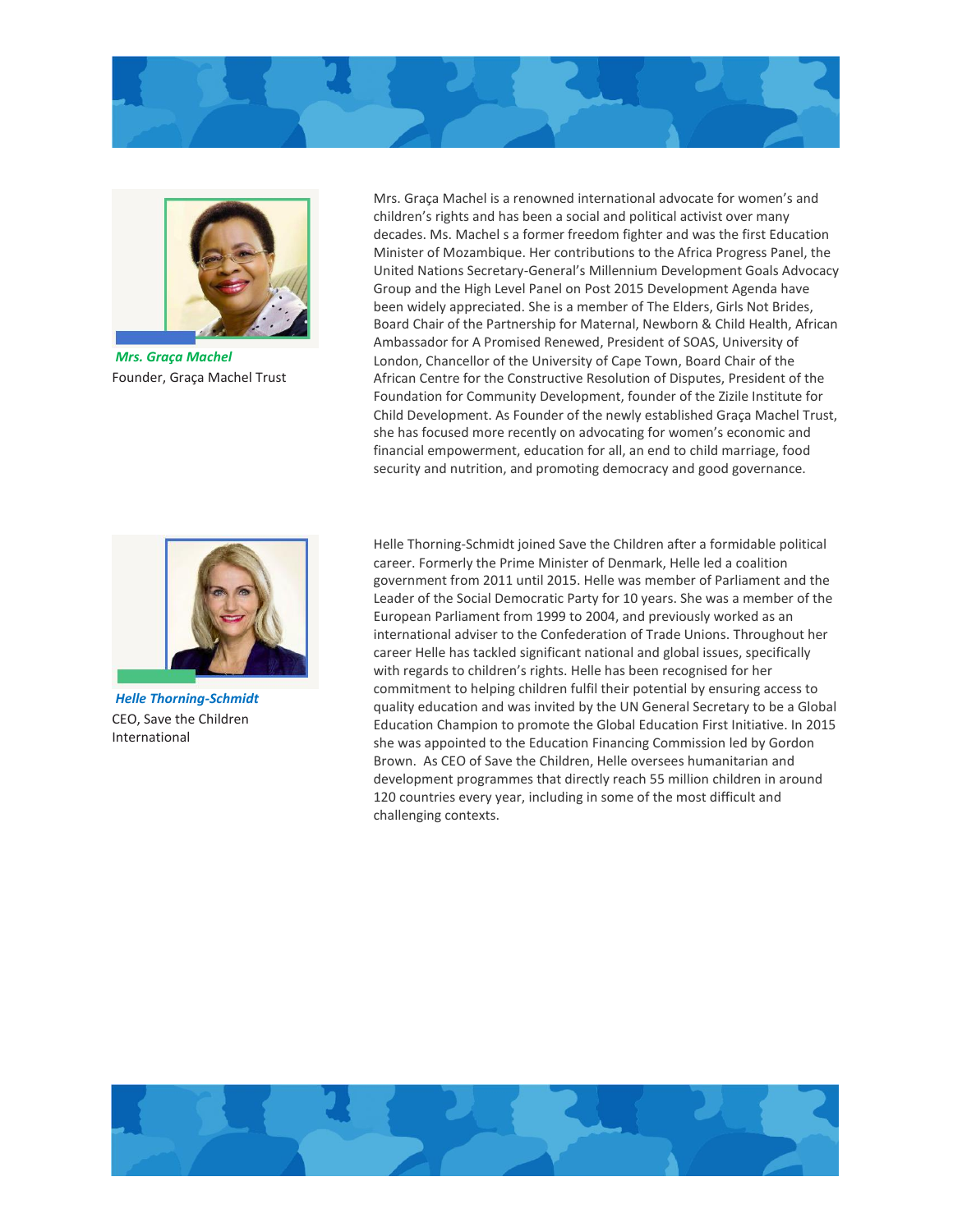



*Mrs. Melinda Gates* Co-Chair, Bill & Melinda Gates Foundation

Along with Bill, Melinda shapes and approves the Foundation's strategies, reviews results, and sets the overall direction of the organization. Together, they meet with grantees and partners to further the foundation's goal of improving equity in the United States and around the world. Through her work at the foundation over the last fifteen years, Melinda has seen firsthand that empowering women and girls can bring transformational improvements in the health and prosperity of families, communities and societies. In 2012, Melinda spearheaded the London Summit on Family Planning, which adopted the goal of delivering contraceptives to an additional 120 million women in developing countries by 2020. Her work has led her to increasingly focus on gender equity as a path to meaningful change. Melinda received a bachelor's degree in computer science and economics from Duke University in 1986 and a master's in business administration from the Fuqua School of Business in 1987. After joining Microsoft Corp. that year, she distinguished herself as a leader in the development of multimedia products and was later appointed Microsoft's General Manager of Information Products. In 1996, Melinda left Microsoft to focus on her philanthropic work and family.



*Mme. Li Xiaolin* President, Chinese People's Association for Friendship with Foreign Countries

Mme. Li Xiaolin has served as the President of The Chinese People's Association for Friendship with Foreign Countries since 2011. She started her career in CPAFFC in 1975. Under her leadership, CPAFFC has set up local branches in all provinces, autonomous regions and municipalities directly under the Central government, and in a number of cities, districts and counties in China. CPAFFC has also set up 46 China-regional or China-national friendship organizations and established cooperation with nearly 500 nongovernmental organizations and institutions in 157 countries. Ms. Li has been elected as the Member of the 10th and 11th Chinese People's Political Consultative Conference (CPPCC) National Committee, Member of the Standing Committee of the 12th CPPCC National Committee and the Deputy Director General of the Foreign Affairs Committee of the 12th CPPCC National Committee. She also serves as the Honorary President of China Friendship Foundation for Peace and Development and as President of China International Friendship Cities Association. Ms. Li initiated cooperation between CPAFFC and Every Woman Every Child in 2014 and established the EWEC China Partnership Network in 2015 to integrate the resources of government institutions, academies, companies and individuals to promote the health of women, children and adolescents all over the world. Ms. Li graduated from University of California, Los Angeles (UCLA) in 1983 with a Master's degree.